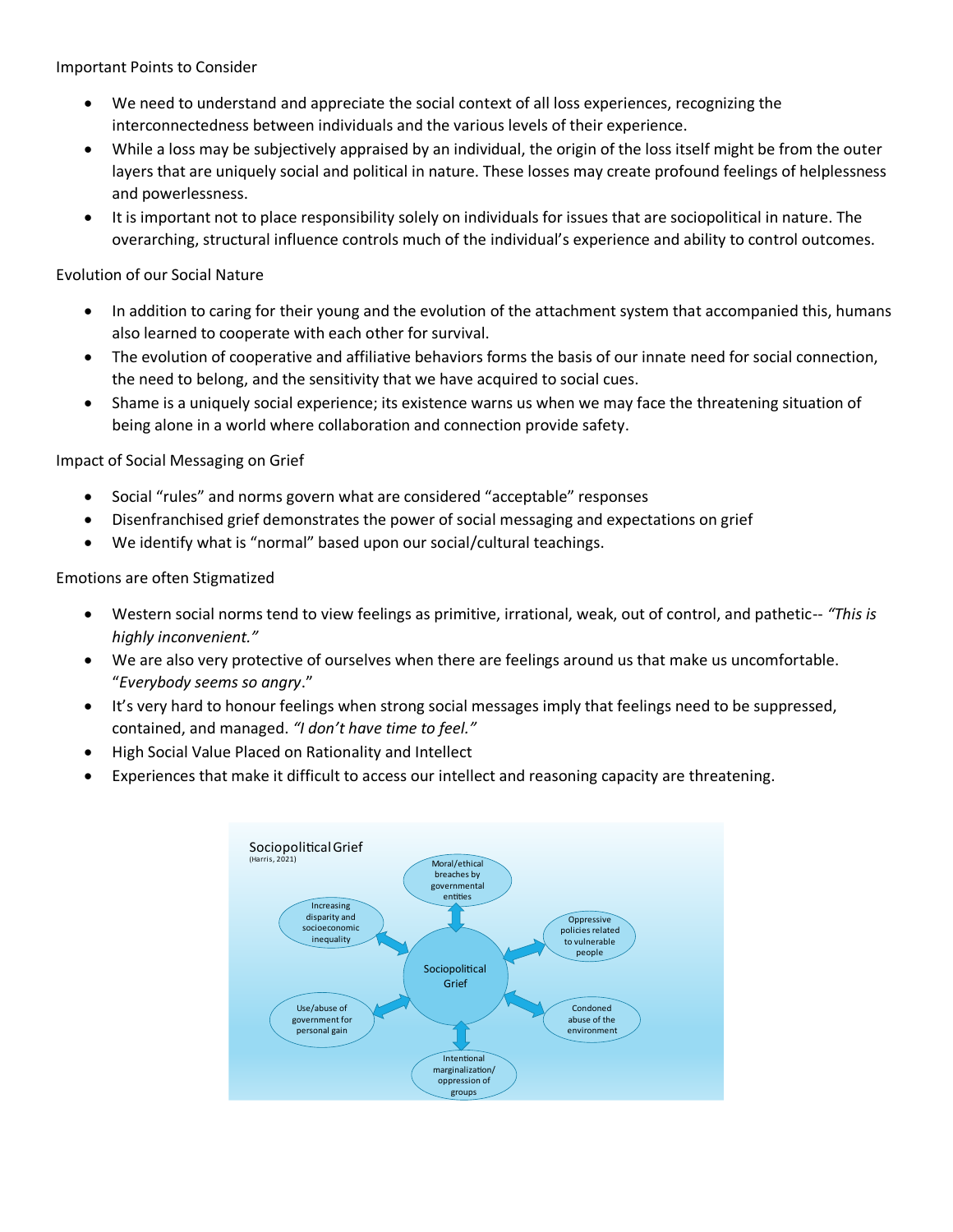Healthy grief struggles with unhealthy social norms/rules

- The focus on efficiency and stoicism strongly influences how events and reactions are perceived and interpreted.
- Experiences with more emotional content tend to be devalued or dismissed; vulnerable emotions signify weakness and cause decreased productivity.
- Strong emphasis on minimizing the impact of losses in our lives or being "strong." We are rewarded socially for minimizing our grief.

Why do these social rules exist?

- Social need to "control" what is threatening.
- People are generally uncomfortable with death and loss.
- We are taught that we need to "contain" our feelings and the rules assist us to do that.
- Keep us from feeling socially excluded at a time when we've experienced a wound to our attachment system.
- Serve as an attempt to maintain productivity and functionality in order to preserve social connections.

Certain losses highlight how little control we have in a society that expects us to be in control.

- The grief experience itself makes us feel incredibly vulnerable and out of control.
- Responses to grief are shaped by social messages that have nothing to do with the impact of the loss and the experience of grief.
- In a society that values productivity, stoicism, and efficiency, grief is perceived as the wrecking ball that smashes all that is valued and affirmed socially.
- Social Messages reflect the values of the dominant culture

# Neuroscience of Shame

- When faced with shame, the brain reacts as if it were facing physical danger and it activates the sympathetic nervous system, generating the flight/fight/freeze response.
- The flight response triggers the feeling of needing to withdraw.
- In grieving individuals, this sets up a very difficult situation, as social support is one of the main predictors of grief outcome.

# Shame

- Rooted in our evolved socially competitive motives, arising from us being self-aware, identity-forming, and highly social.
- Evolved to prevent us from being ostracized and isolated, which would lead to poor survival.
- Evokes appeasement strategies designed to limit social damage, restore one's social reputation, de-escalate social conflict, and repair social bonds .
- One of the most powerful activators of threat processing systems that we have.

# Social Pain (MacDonald & Leary)

- The pain of social exclusion is felt along the same neural pathways that process physical pain (
- it has been suggested that, because of the importance of social connection for human survival, the attachment system—which ensures social connection—may have piggybacked onto the physical pain system, borrowing the pain signal to indicate when social relationships are threatened (Eisenberger, 2015).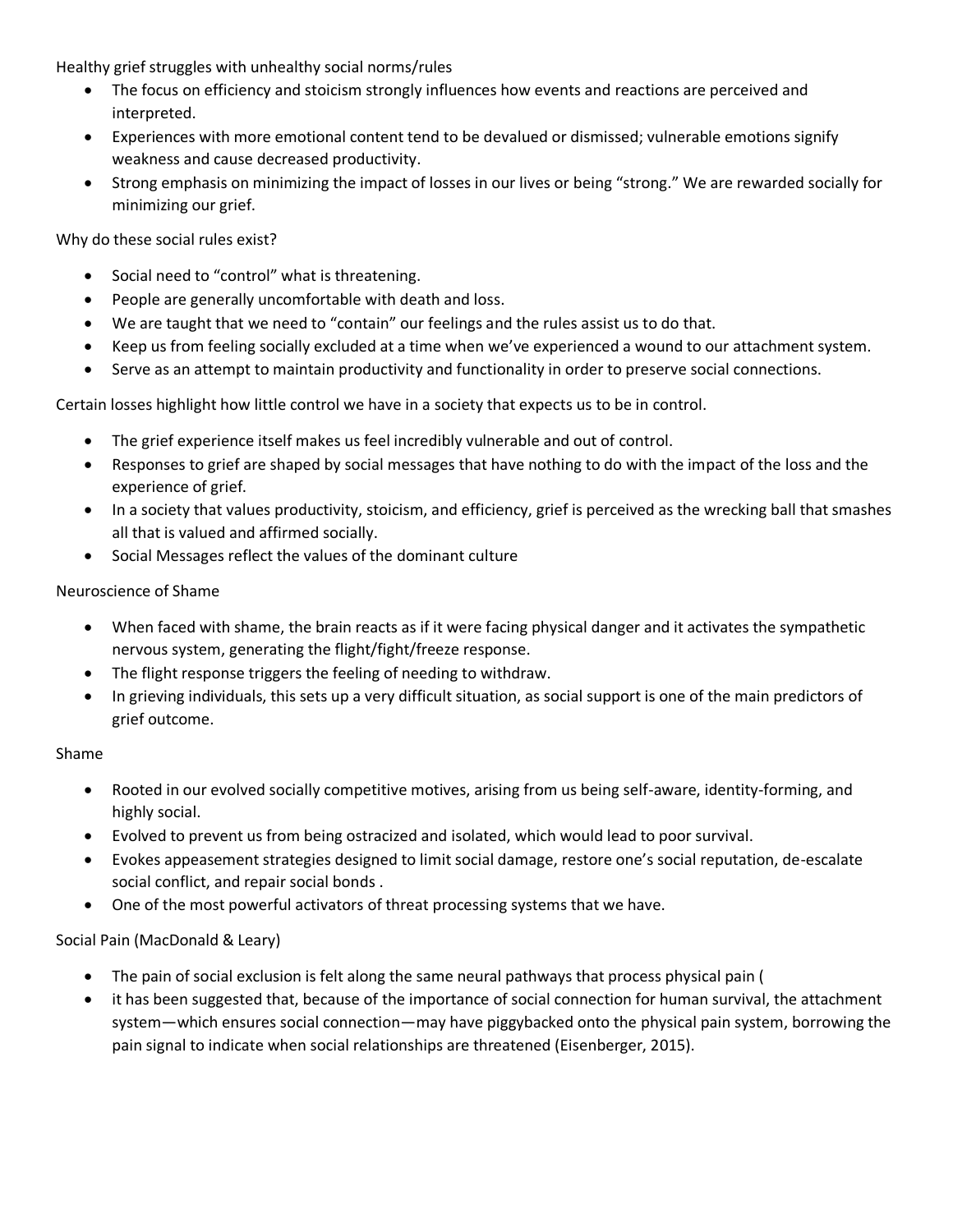Language and Social Pain

• We use words that have physical associations with them to describe our pain from relationships:

"He *broke* my heart."

" She *hurt* my feelings."

"What a *punch* to my gut."

"I carry emotional *scars*."

• Is the "pain" of social rejection truly comparable to physical pain or are individuals simply being metaphorical when they say that rejection hurts?

Implications of Social Pain Theory in Grief

- People will go through great means to avoid situations where they may experience shame or exclusion.
- People will often dismiss and minimize (self-disenfranchise) their own grief in order to not experience a further loss of the people they need around them.

|                                                                                                                                                                                                |                                                                                                                                         | Notes: |
|------------------------------------------------------------------------------------------------------------------------------------------------------------------------------------------------|-----------------------------------------------------------------------------------------------------------------------------------------|--------|
| Exercise                                                                                                                                                                                       | Consider the events of the past two<br>years                                                                                            |        |
| Interaction of the Assumptive World<br>and Life Events<br>How we<br>How we<br>view<br>feel safe<br>Relationships<br>ourselves<br>attachment<br>independence<br>How things<br>Finances/security | What has been the impact on you<br>personally and professionally?<br>How your work environment and<br>feelings about work have changed? |        |
| should work<br>Situational Factors<br>Underlying Assumptive World                                                                                                                              | How have your relationships with<br>friends, family members, and<br>coworkers changed?                                                  |        |
|                                                                                                                                                                                                |                                                                                                                                         |        |

Enter compassion...

- It is easy to get lost in the details and stress of everyday experience and to lose track of our intention and focus.
- Training in compassion does not take away the stressors or all the things clamoring for our attention, but it does help us to remain true to our intention in a way that is sustainable.

# Compassion

*A deep awareness of the suffering of self and others coupled with the wish to prevent it and/or relieve it.*

*Compassion is a motivation and an intention, not just a feeling state*. (Gilbert, 2009; 2014)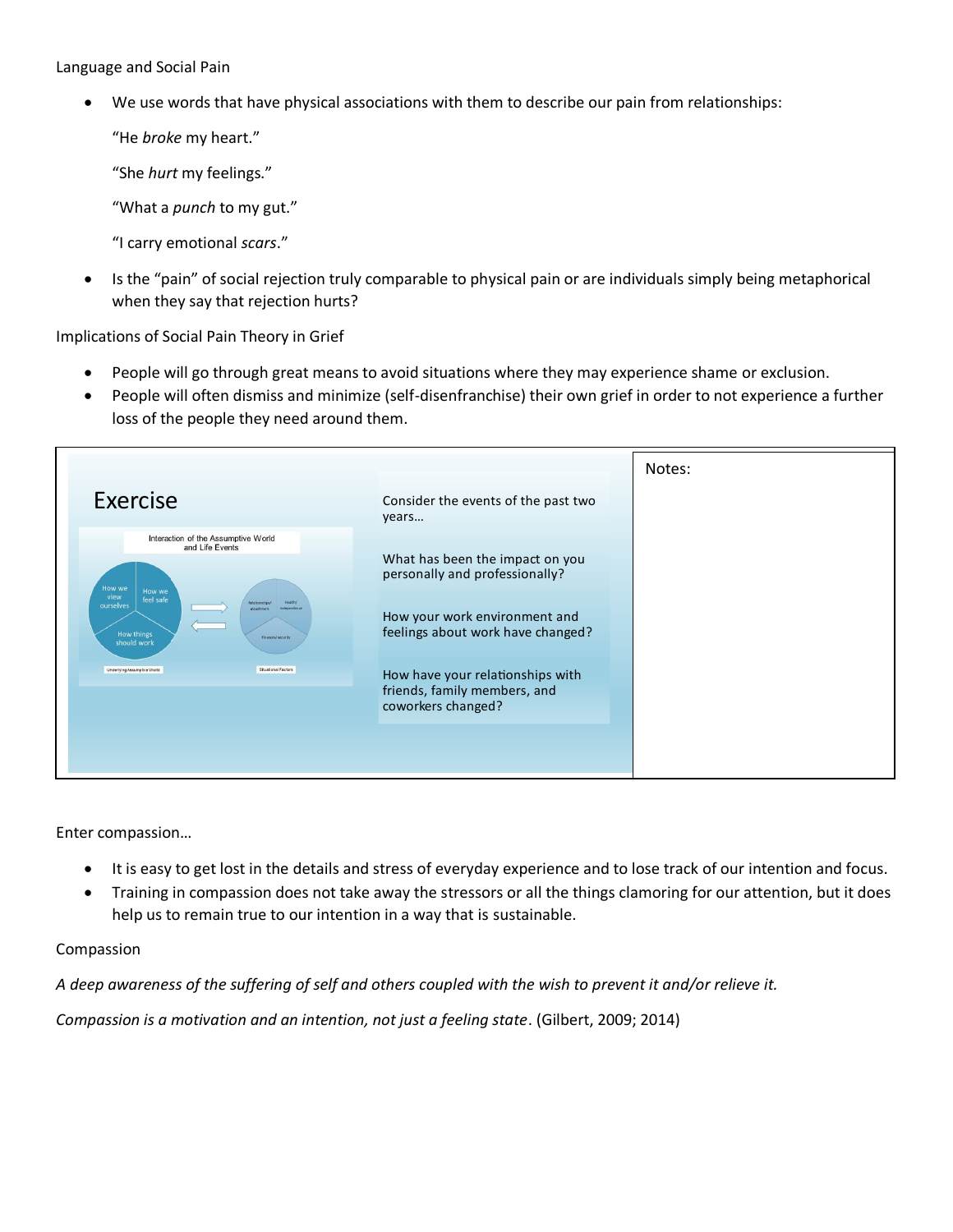What Does Compassion Involve?

- The ability to recognize our common humanity.
- Willingness to see the pain of others; to allow yourself to be exposed to others' suffering.
- Choose to be an instrument of relief to that suffering in ways that are possible.
- Actively offering your full presence in situations of pain and suffering, regardless of the foreseeable outcome.

# Courage and Compassion

- When people think of compassion, they tend to think of kindness. But research has found the core of compassion to be courage.
- The courage to be compassionate lies in the willingness to see into the nature and causes of suffering be that in ourselves, in others, and the human condition.
- The challenge is to acquire the wisdom we need to address these causes of suffering in ourselves and others.



# Clarification

- Compassion is sometimes misconstrued as kindness or empathy. Rather, it is a motivation and intention that is grounded in a multifaceted stance that requires practice, emotion regulation, and the ability to reflect.
- "Compassion fatigue" can be more accurately described as empathic overload or empathic distress fatigue, and results from a combination of factors. Most typically it is found in clinicians who are highly empathetic but who aren't able to balance their experiences with discernment, insight, and grounding.

# Differentiating Compassion from Empathy

- Empathy—the ability to understand and accurately acknowledge the feelings of another, leading to an attuned response from the observer. Is a social processing competency.
- mpathy may or may not be associated with a desire to relieve suffering and is often not grounded in "big picture" awareness. May lead to flooding and sense of overwhelm.
- Compassion—ability to attune to both self and others with the desire to alleviate suffering; grounded in discernment and an ability to focus and tolerate distress without being overwhelmed. Is a care-focused motive.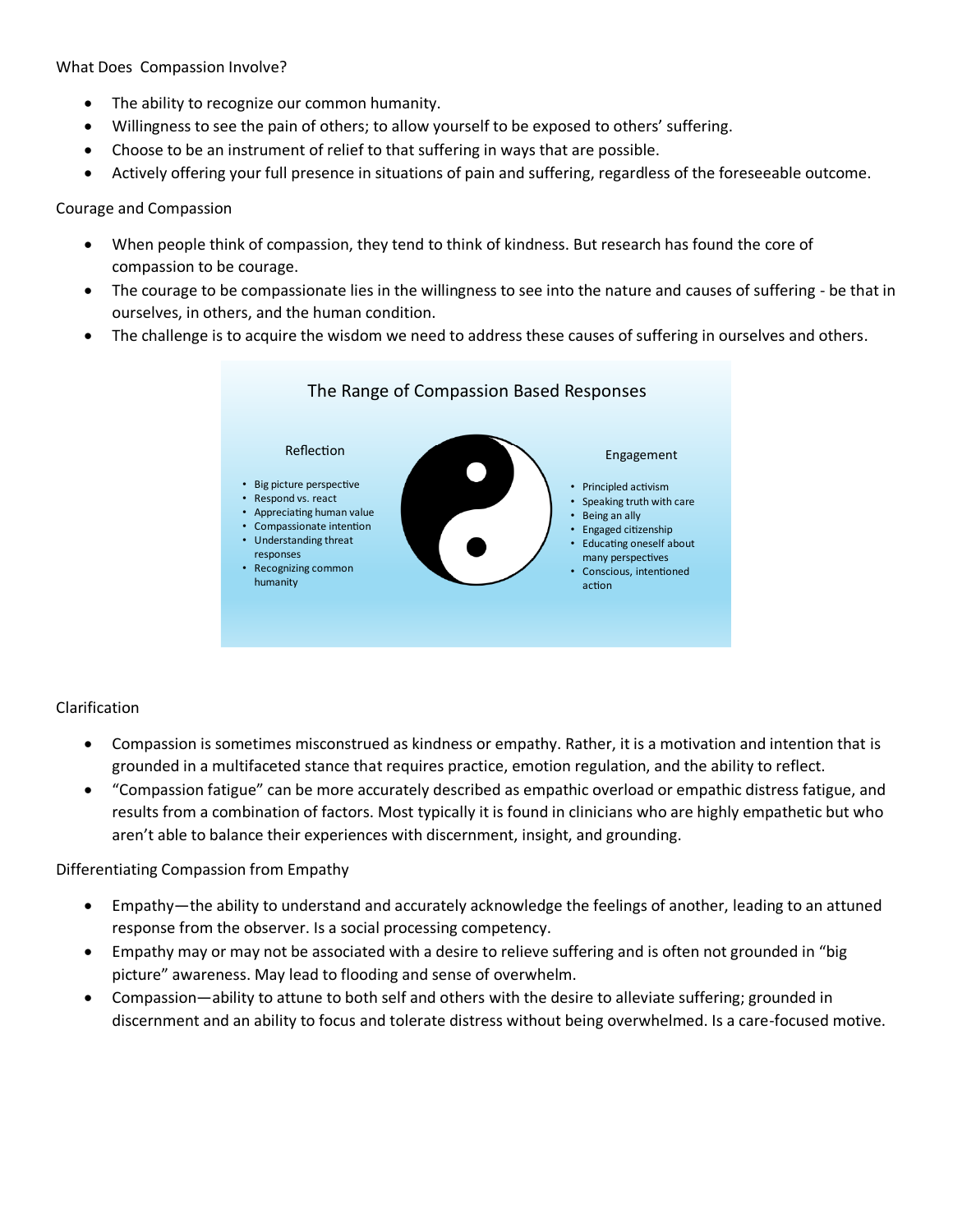Studies of Compassion Versus Empathy (Klimecki et al., 2014)

- Exposure to the pain of others stimulates areas of the brain responsible for perceiving and responding to pain/threat, often accompanied by aversion.
- Upon exposure to distressing images, compassion training was associated with activation of reward and affiliation centers in the brain; empathy training led to activation of pain centers.
- Responses of individuals who underwent compassion training changed to activation of reward and affiliation centers afterward.

Compassion Fatigue Misnomer (Hofmeyer et al., 2019)

- fMRI studies demonstrated that compassion fatigue should more accurately be called 'empathic distress fatigue.'
- Identified compassion training as the strategy to ease empathic distress.
- Compassion provides the necessary resources to respond to suffering in a grounded, sustainable way



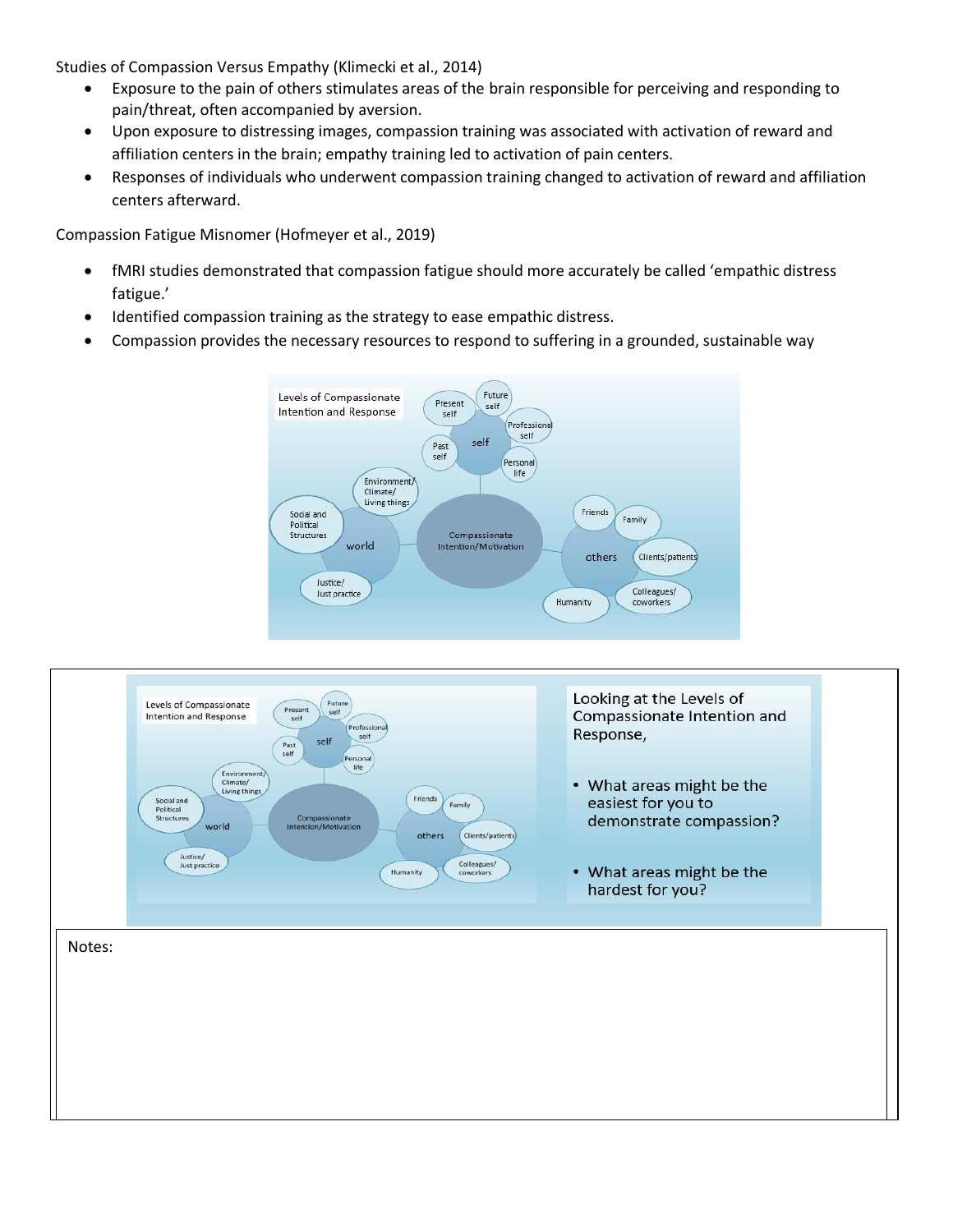# **Core Components of Compassion Training**

# Mindful awareness

- Increased ability to focus and hold attention
- Greater sense of "big picture perspective"
- Enhanced distress tolerance; able to remain present without turning away

# Cultivation of Presence

- Attunement to self and others
- Ability to empathize and re-frame
- Openness and curiosity

# Awareness of Common Humanity

- Awareness of suffering (our own and others')
- Acknowledgement of our interconnectedness
- Desire to relieve suffering when possible (our own and others')

# Mindful Awareness

- Openness to what is happening without needing to control or "fix" what can't be fixed.
- "Big picture" perspective about the nature of life, the human condition, and the ability to be present in situations that are stressful.
- Frees us to respond in ways that are that are congruent with our intentions rather than reacting out of a place of being triggered.

# Mindfulness exercise: Leaves on a stream (go to Youtube for examples)

Meditation and Compassion Apps

- Best overall: Calm
- Best budget: Insight Timer
- Best for Sleep: Headspace
- Best guided: Buddhify
- Best for beginner: Ten Percent Happier Meditation
- Best for focus: Unplug
- Best selection: Simple Habit
- Self Compassion App: includes ability to engage with CMT at your own pace.

# Therapeutic Presence (Geller & Greenberg, 2012)

- Presence requires practice in order to develop familiarity with being grounded, being comfortable sitting with intense feelings and situations, and remaining focused in our intention.
- Therapeutic presence is not a technique, but rather, a foundation for enhancing attunement, attention, engagement, and awareness within therapeutic encounters.

Presence and Common Humanity Video: *Beyond Borders*, by Amnesty International<https://youtu.be/9Z68P9Gc77A>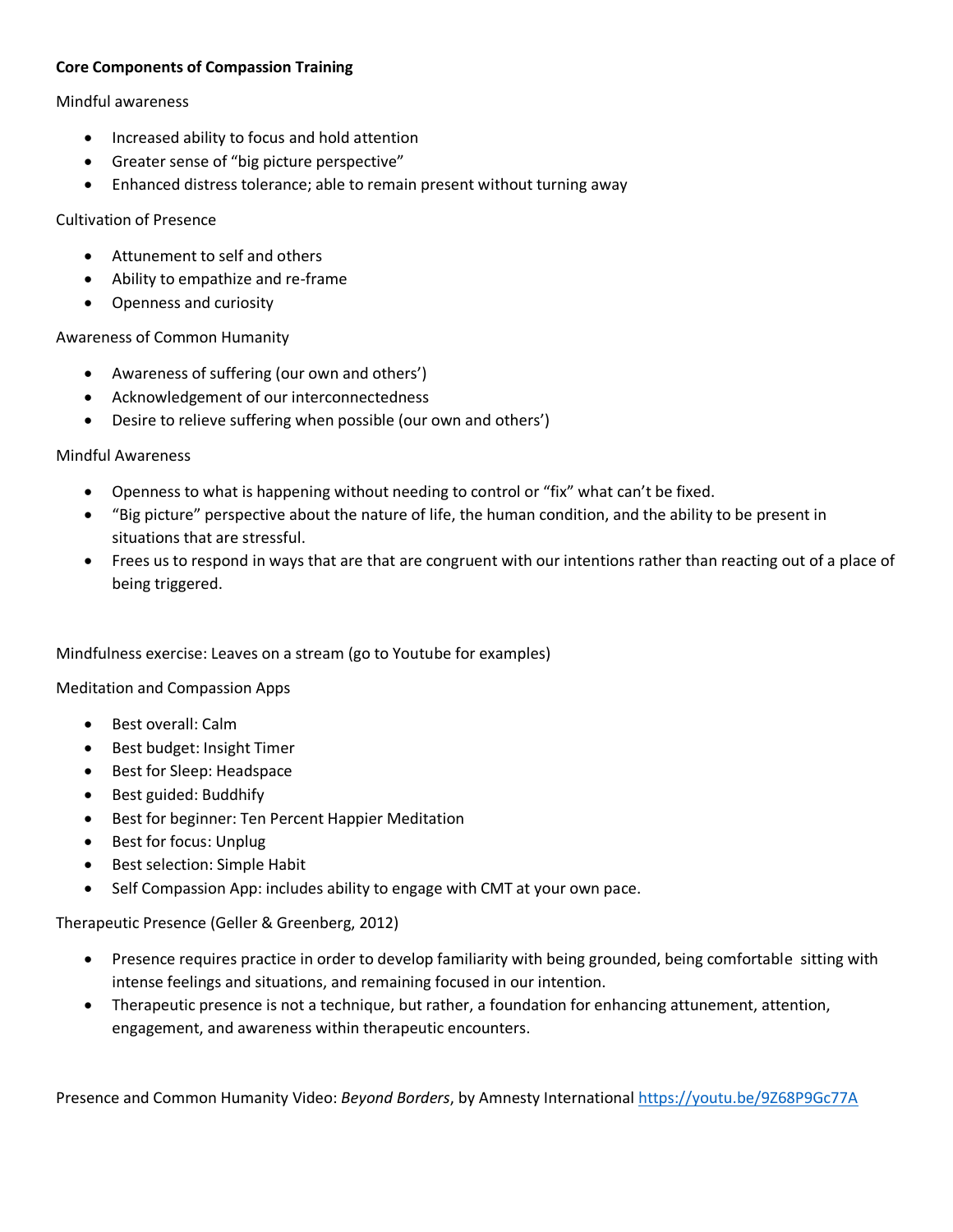Common Humanity Scenarios Promote Compassion in Healthcare Workers (Ling et al, 2021)

- Viewing common humanity scenarios led to enhanced feelings of connection to others and compassion.  $\bullet$
- When people view others as similar to themselves, they are more positive and helpful to others.  $\bullet$
- The strength of the perception of common humanity is that all humans become the in-group.  $\bullet$

Common Humanity Video-TV Denmark: All That We Share https://youtu.be/jD8tjhVO1Tc





Compassion Focused Therapy (CFT; Gilbert, 2014)

- Compassion originates from the same capacities that primates evolved to form attachment bonds and engage in  $\bullet$ affiliative and cooperative behaviors for group survival.
- Compassion is an evolved motivational system designed to regulate affect.  $\bullet$
- CFT draws upon evolutionary psychology, attachment theory, and applied psychology processes from  $\bullet$ neuroscience and social psychology.

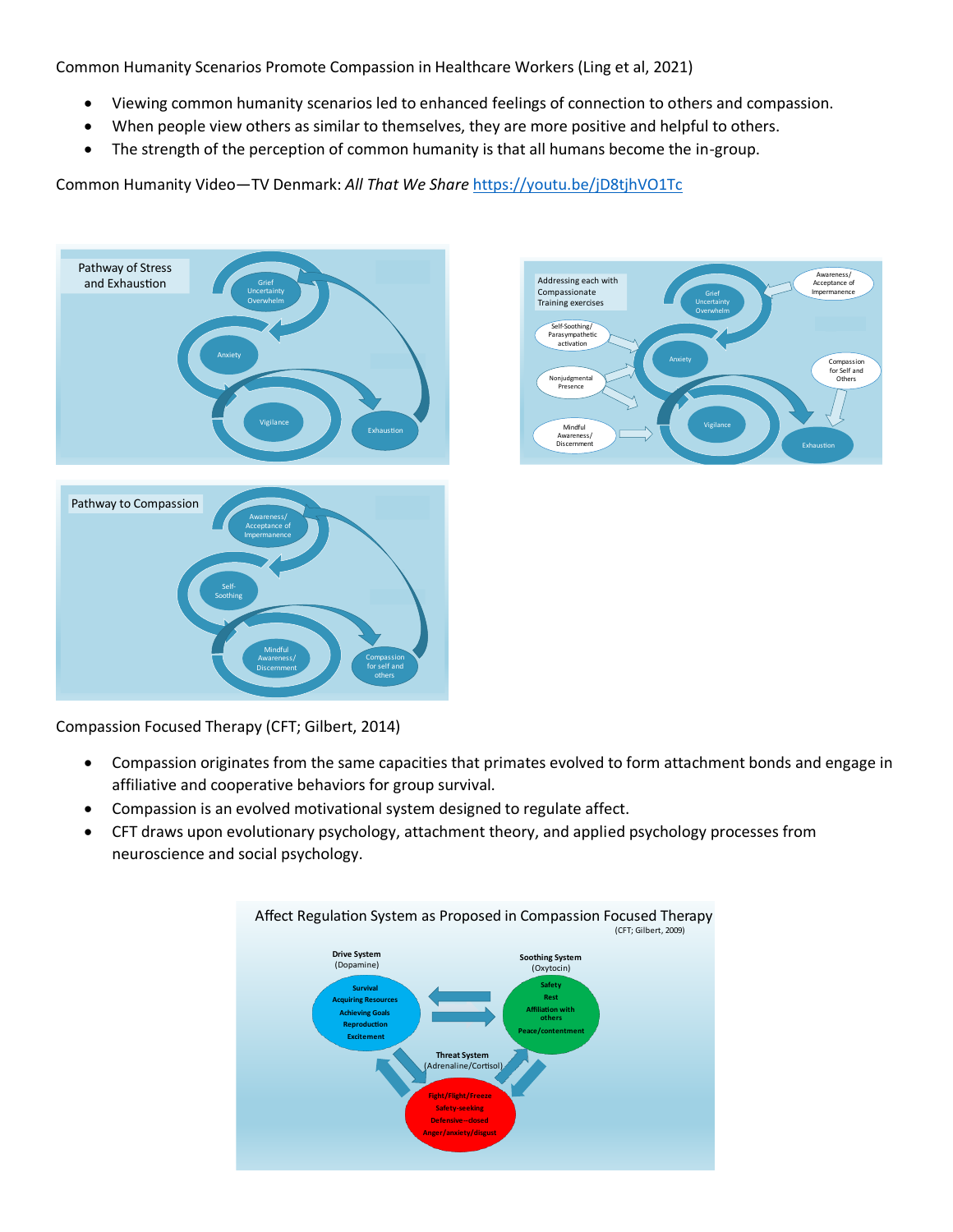# Threat System

- This system is probably activated for many people. Significant losses will activate this system as well. Threats can be external to us or internal by our self-appraisals and perceptions.
- Designed to protect us from threat and keep us safe.
- By itself, does not allow us to think clearly and openly; it is the "emergency" response to a perceived threat.
- Makes us gravitate toward those who are like us, where we feel safe.

Consider threats to areas that may activate this system:

- Health
- **Finances**
- Safety
- Relationships

When the Threat System is activated, we gravitate toward those who are more like us

# Drive System

- This system engages when we are concerned about lacking something essential or that is considered a necessity.
- Our "survival instinct" kicks in and we take stock of what we must have and what we need to get through a time when there is concern over lack.
- Like the threat system, this system is often "in the background," out of our conscious awareness. It is a very strong motivator.

Consider what may activate this system:

- Financial insecurity
- Social isolation
- Fear of inability to obtain what is necessary and needed.

# Soothing System

- When this system is activated, we feel comforted and open.
- We are able to reflect on our actions and values.
- We are able to think creatively, nurture ourselves and others, and replenish our need for love and belonging.
- The soothing system allows us to access our true intentions, providing a chance to respond and reflect rather than react defensively or aggressively.

Consider what activates this system:

- Connecting with others
- Selfless responses by those who care
- Gratitude and grounding practices
- Offers of others that are free of expectation and stress

# Balance is Important

- We need each of these systems in order to survive. However, it is important to recognize the importance of balance between them
- Most psychological difficulties arise from an overuse of the threat and drive systems and an under-use of the soothing system.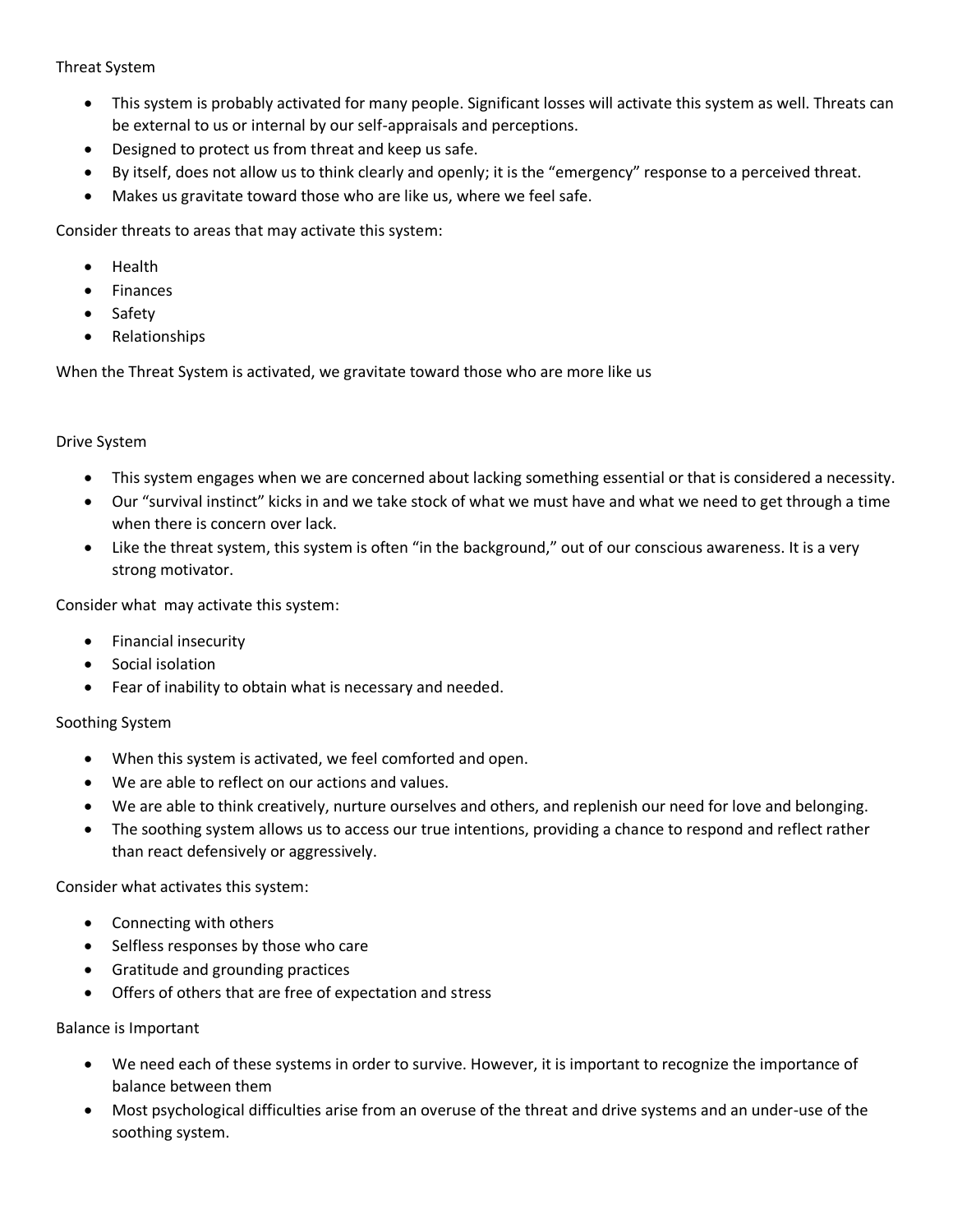Loss and the Affect Regulation System

- Significant losses threaten the attachment system/assumptive world, leading into a defensive and vulnerable place (the threat system). The grieving process itself may also feel threatening.
- While the threat system is meant to protect from harm and becomes activated to do just that, over a longer period of time, it can prevent the ability to be open to opportunities for healing, including sharing pain and receiving support from others.

Accessing the Soothing System

• A therapeutic relationship can act as a link to the soothing system, opening the door for social connection that feels safe, and for healing the wound that has been created by loss.

CFT, Emotion Regulation, and Grief

Being able to recognize emotions, how we experience emotions, how we express emotions, and identifying the purpose of the emotion.

- Bring to mind a client or individual that you have worked with recently.
- Think of the ways that they experience each of these components of the emotion regulation system.
- On a piece of paper, draw the circles in relation to how they are experiencing them right now.
- Next, consider your own balance in these systems right now.

What are your thoughts about this?



Autonomic Nervous System and the Vagus Nerve

- The theory and practice associated with compassion-based approaches is rooted in neurobiology.
- Since most people get into difficulties when their threat and drive systems overshadow their soothing system, many of the practices focus on supporting the soothing system and the neurobiological processes associated with it.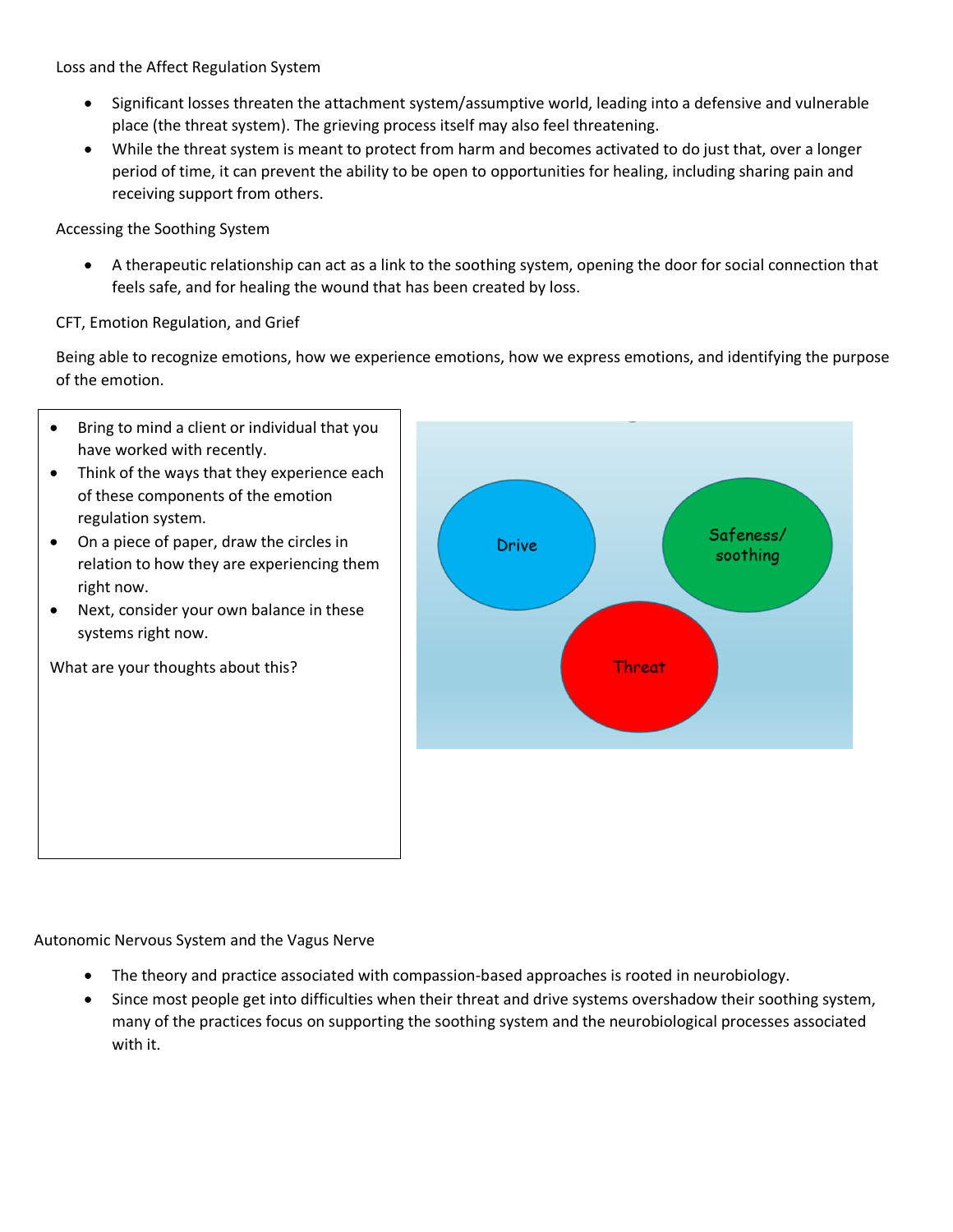

- The clinician's compassionate stance serves as a foundation for the client to anchor and regulate their emotions.
- This is where compassionate mind training of the clinician is very valuable as a therapeutic skill.



Research shows that people who practice self -compassion are happier, less stressed, and more resilient.

# Self-Compassion

- If our intention is to relieve suffering, we must include the relief of our own suffering within that intention.
- If our desire to relieve the suffering of others is a form of compensation for our perceived wounds, inadequacies, and need to prove ourselves, then we are doomed to repeat these wounds in others, perpetuate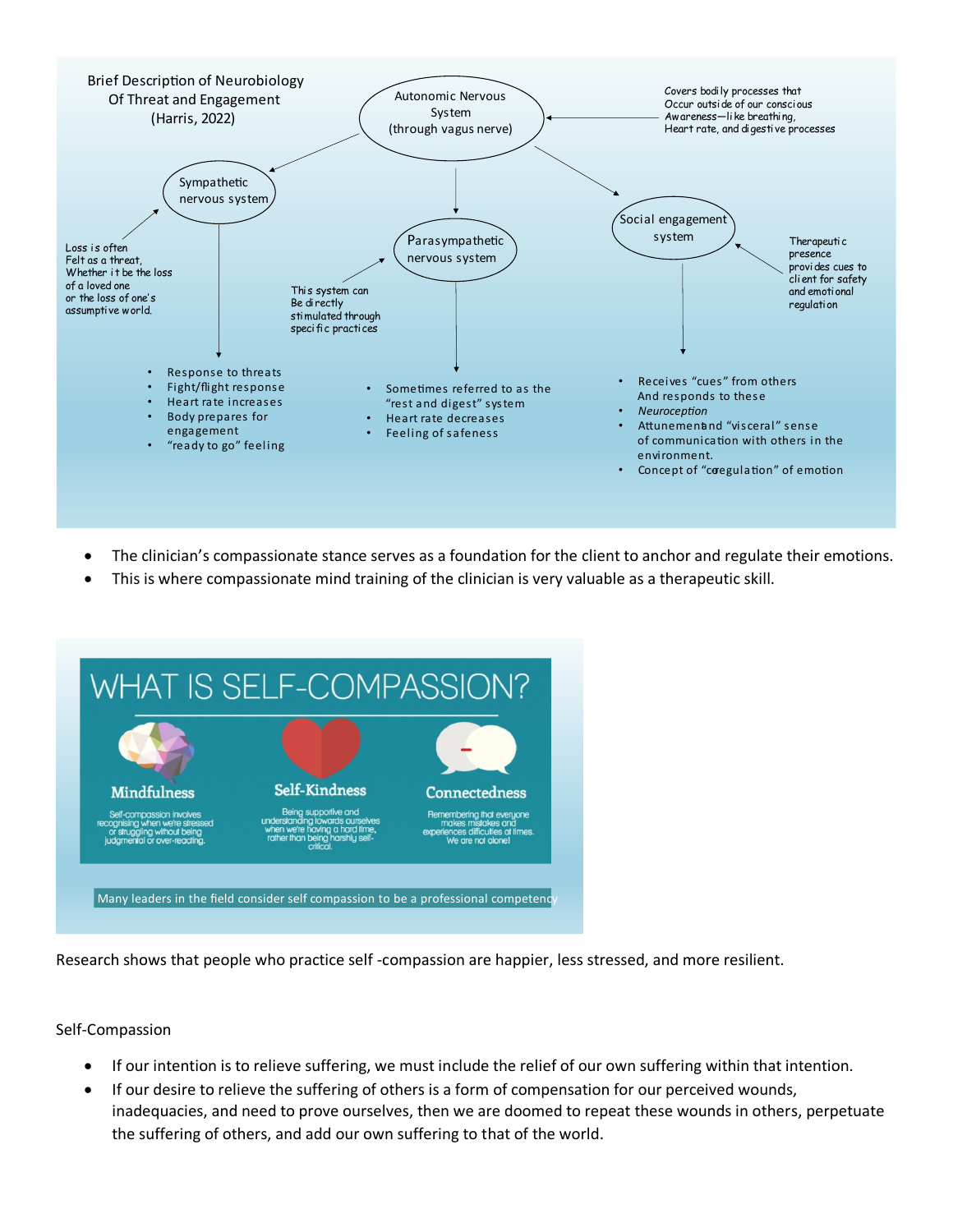How we see ourselves...

- May be hard to see the "bigger picture" when we're stressed and tired.
- Easy to feel personally responsible and that you are not handling things "right."
- Important to look realistically at our lives, our choices, and our situation.
- Our expectations of ourselves are often unrealistic and mired down by things that are out of our control.

It's easy to feel…

- You aren't doing enough for those in your care, or those you care about
- You have fallen short of your potential
- You have failed in significant areas of your life (or at least disappointed others significantly)
- You don't have enough time to do everything that needs to be done
- That you "should" do or be something other than what you are...
- That you have a lot more control over life than you actually do.

And these feelings often weigh silently and heavily on our minds and hearts.

So, we get busy…busy…busier…

We tend to distract ourselves to avoid feeling bad or to feel better

We look for validation that feels empty when we receive it.

## Best friends…

- Know your quirks and idiosyncrasies and still believe the best of you.
- Give honest feedback, but with the intention of supporting you.
- Are careful in their speech because they care about your feelings.
- Value you and consider your needs as well as their own.

# Being our own best friend

- Means we treat ourselves with the same care and respect that our best friends would offer to us.
- We acknowledge our quirks and limitations with gentleness.
- We know that we are a work in progress.

# Safety Outside/Safety Inside

- Most of us understand the concept of safety—physical security, freedom from threat, freedom from bullying, and we actively do things to preserve our physical safety.
- There is another form of safety that is rarely discussed—that's the safety we have inside ourselves, reflected in our self-talk, beliefs about our worthiness and value, and how we handle things like shame and guilt.
- Consider the ways that you talk to yourself through the day. Ask your clients to do the same.

If we don't create safety inside, we can't listen deeply to what is most important.

- Not being able to reflect inwardly means we will continually be running, unfocused, and exhausted.
- We will also be dependent upon things that are external to us to define us, set our priorities, and determine our value…which leads to a great deal of stress and unhappiness.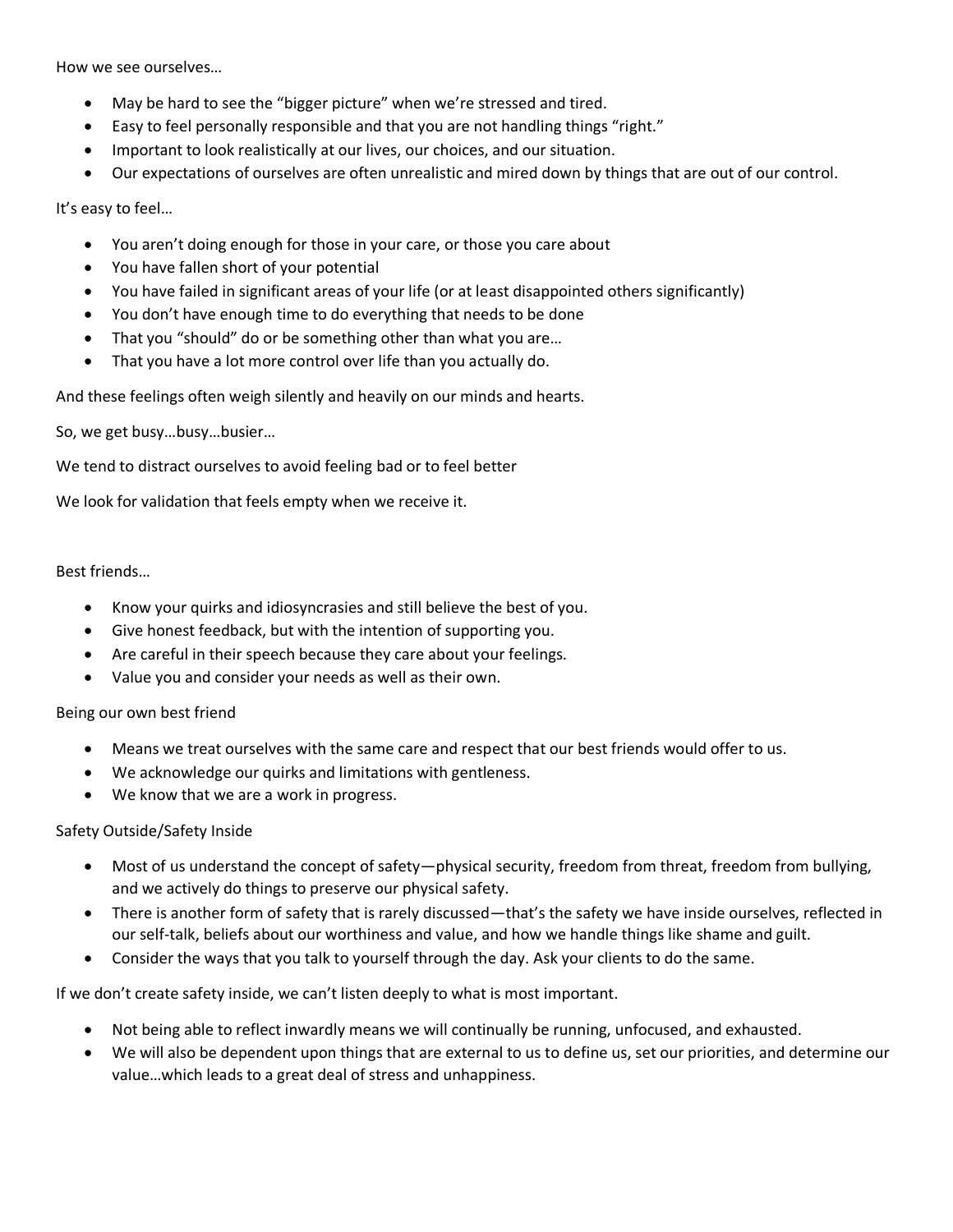Self-Compassion is a Key Component of Helping Work (Bluth & Neff, 2018)

- Not the same as Self-Esteem
- Not dependent upon success or outcomes
- Helps to connect by focusing on basic similarities and struggles
- Can be cultivated with practice
- Practicing self-compassion naturally spreads to compassion for others
- Provides a foundation upon which to face everyday life
- Is an important practice for both the clinician and the client

### The Role of Self-Compassion

- Understand that everyone makes mistakes—and these are opportunities for us.
- Focus on what you can learn from your mistakes and foibles instead of shaming yourself.
- Evaluate yourself with gentle honesty. Be truthful-- there is no need to be harsh.

## **Self-Compassion Break (Neff)**

The self-compassion break involves using a set of memorized phrases to soothe and comfort yourself when you're in pain.

- 1. Put your hands on your heart, pause, and feel their warmth. You can also place your hands anywhere on your body that feels soothing or comforting, such as your belly or face.
- 2. Breathe deeply in and out.
- 3. Speak these words to yourself (silently or out loud) in a warm and caring tone:

*This is a moment of suffering. Suffering is part of life. May I be kind to myself. May I give myself the compassion that I need.*

# **Exercise**

Think about a situation that you are currently experiencing that is painful or difficult.

Using the Self-Compassion Scale (short form), indicate how well each statement applies to how you are feeling toward yourself in the context of this situation.

#### State Self-Compassion Scale - Short form

#### HOW I FEEL TOWARDS MYSELF RIGHT NOW

Think about a situation you are experiencing right now that is painful or difficult. It could be some challenge in your life, or perhaps you are feeling inadequate in some way. Please indicate how well and naturement appl

| Not at all  |  | Very        |
|-------------|--|-------------|
| true for me |  | true for me |
|             |  |             |

- 1. I'm giving myself the caring and tenderness I need.<br>2. I'm obsessing and Exating on everything that's wrong.<br>3. I'm remembering that there are lots of others in the world feeling like I am.<br>4. I field intolerant and im
- 
- 

Reverse code items 2, 4 and 6 and then take a grand mean to calculate a total state self-compassion score.

The short scale has adequate psychometric properties and a very strong correlation with the long<br>scale. It can be used when assessing the six components of self-compassion is not necessary.

Reference: Neff, K. D., Tóth-Király, I., Knox, M., Kuchar, A. & Davidson, O. (in press). The development and validation of the State Self-Compassion Scale (long and short form). **Mindfulness**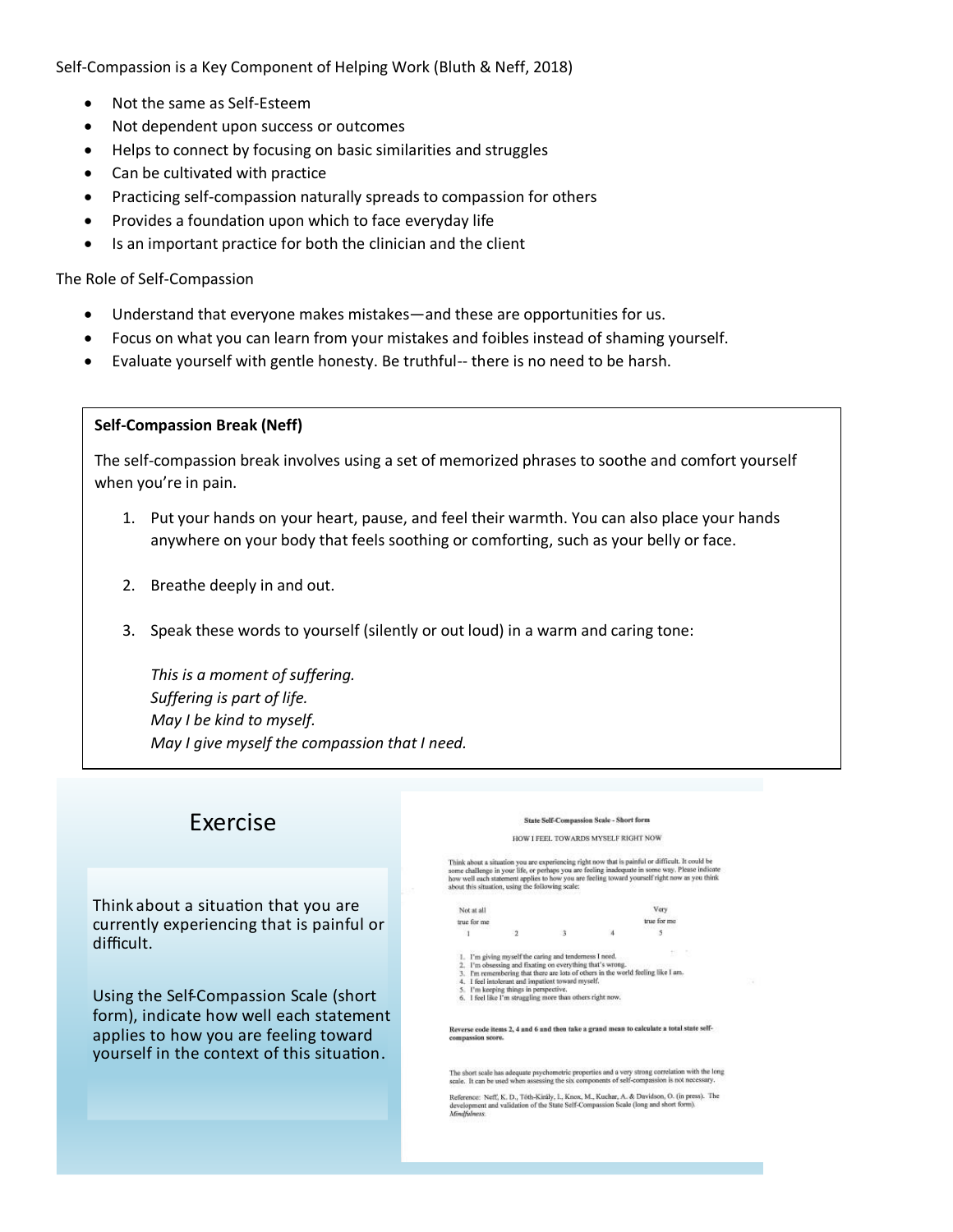# Modeling the Language of Self-Compassion with Clients

| If you are thinking                             | <b>Compassionate Reframe</b>                                                     |
|-------------------------------------------------|----------------------------------------------------------------------------------|
| I feel so stupid right now.                     | Sometimes, my grief makes it hard to focus.                                      |
|                                                 | I need to stop wallowing in selipty. My grief reminds me of how much I have lost |
| I hate feeling so weak.                         | How I am feeling makes sense given what has<br>happened.                         |
| I need to just get a grip and get<br>over this. | This is really hard I am doing my best given the<br>circumstances.               |

Compassion is separate from personal feelings

- Feeling positive toward ourselves and/or others is not a requirement for compassion.
- Think of clients/patients and family members that you didn't particularly like. Did that stop you from caring for them or trying to help them?
- Likewise, we may struggle with liking ourselves, but we can still engage in self-compassion.



# **Fears, Blocks and Resistance to Compassion**

Fears of Compassion to Others

- Important to see these blocks as protective strategies and not a personal failure.
- People who have been very hurt, have experienced abuse, and/or who have been taken advantage of in the past will likely struggle with this flow of compassion.
- People who experience burnout often struggle with compassion to others because they are so depleted.

# Fear of Compassion from Others

- The main theme behind fears in response to receiving compassion from others is mistrust.
- Our social imperative to be strong, independent, and stoic can hinder our ability to receive compassion from others, even though as humans, we have evolved to need each other.
- People with this block have often been repeatedly hurt, abandoned, or let down by others during significant times of need.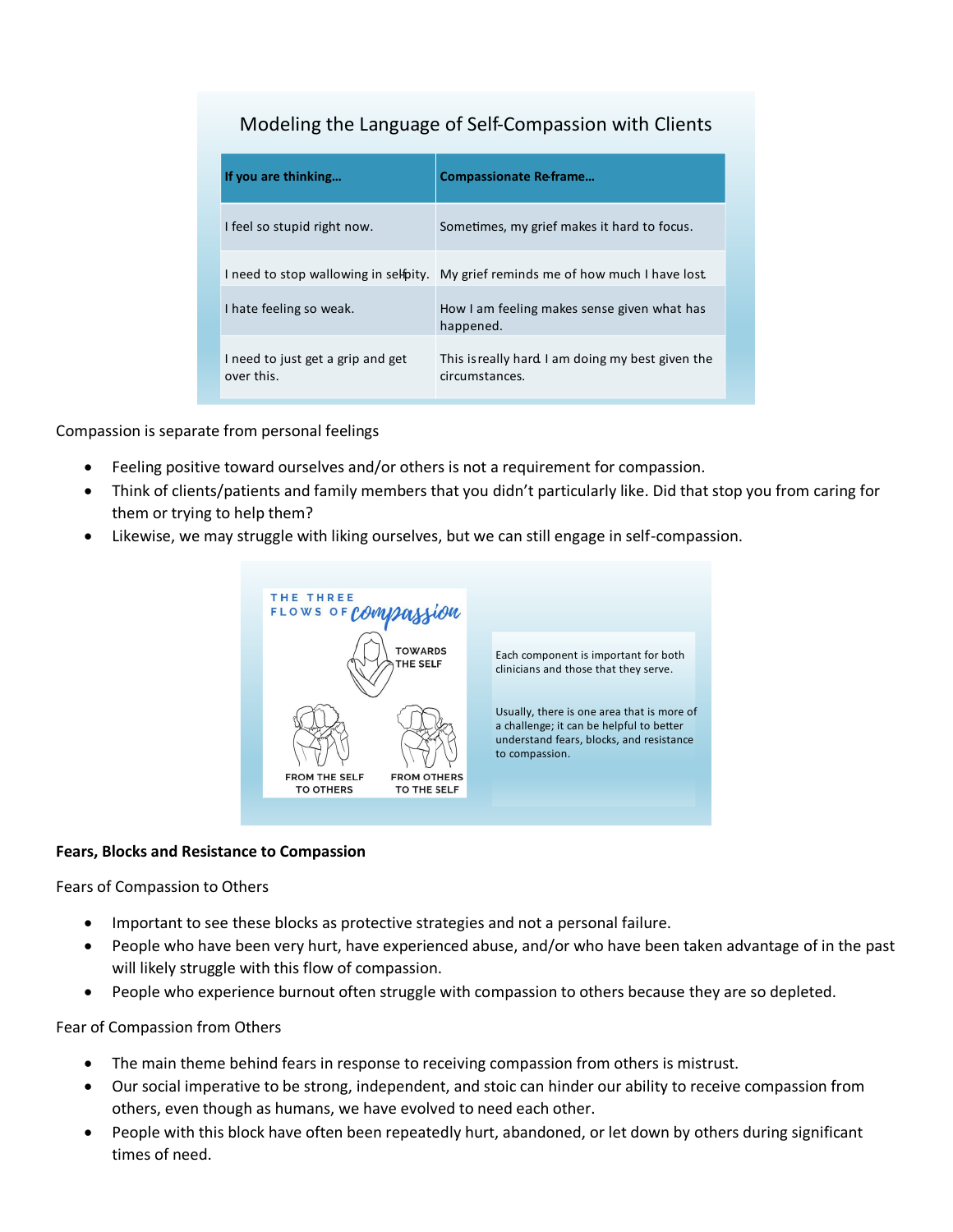### **FOCS ITEMS**

| Please use this scale to rate the extent to which you agree with each<br>statement.                                   | 툶<br>ti<br>agree<br>not.<br>8 |   | agree<br>Somewhat |   | Completely agree |
|-----------------------------------------------------------------------------------------------------------------------|-------------------------------|---|-------------------|---|------------------|
| 1. Being too compassionate makes people soft and easy to take<br>advantage of.                                        | $\Omega$                      | ı | $\overline{2}$    | 3 | 4                |
| 2. I fear that being too compassionate makes people an easy target.                                                   | $\circ$                       | 1 | 2                 | 3 | 4                |
| 3. I fear that if I am compassionate, some people will become<br>dependent upon me.                                   | 0                             | 1 | $\overline{2}$    | 3 | 4                |
| 4. I find myself holding back from feeling and expressing compassion<br>toward others.                                | $\Omega$                      | 1 | $\overline{2}$    | 3 | 4                |
| 5. I try to keep my distance from others even if I know they are kind.                                                | $\circ$                       | 1 | $\overline{2}$    | 3 | 4                |
| 6. Feelings of kindness from others are somehow frightening.                                                          | 0                             | 1 | 2                 | 3 | 4                |
| 7. When people are kind and compassionate toward me, I "put up a<br>barrier."                                         | $\Omega$                      | 1 | $\overline{2}$    | 3 | 4                |
| 8. I have a hard time accepting kindness and caring from others.                                                      | $\Omega$                      | 1 | 2                 | 3 | 4                |
| 9. I worry that if I start to develop compassion for myself, I will<br>become dependent upon it.                      | 0                             | 1 | $\overline{2}$    | 3 | 4                |
| 10. I fear that if I become too compassionate toward myself, I will lose<br>my self-criticism and my flaws will show. | 0                             | 1 | $\overline{2}$    | 3 | 4                |
| 11. I fear that if I am more self-compassionate, I will become a weak<br>person or my standards will drop.            | $\circ$                       | 1 | $\overline{2}$    | 3 | 4                |
| 12. I struggle with relating kindly and compassionately toward myself.                                                | $\Omega$                      | 1 | 2                 | 3 | 4                |

Fears of Extending Compassion (sum items 1-4): Fears of Receiving Compassion (sum items 5-8): Fears of Self-Compassion (sum items 9-12):

Note. This adaptation involves a limited selection of items from the FOC scale as well as additional summary items developed for this book. It was developed so that readers of this book could have a brief way of tracking their progress in working through the modules. As such, this selection of items has not been validated and is not appropriate for use in either research or clinical work. Readers can acquire a copy of the complete, validated version of the scale which is appropriate for research and clinical purposes at https://compassionatemind.co.uk/resources/scales.

### Fears of Compassion to the Self

- Some people may have learned that their needs are not important and thus they have 'switched off' their awareness of their own needs.
- One of the most common barriers to developing self-compassion is our own "inner critic", which often has origins in our developmental past.
- any people think of compassion as weak, or "soft." Compassion and Attachment
- People who experience blocks regarding self compassion are generally also blocked about receiving it from others.
- Fear of compassion for self is linked to fear of compassion from others, and both were associated with selfcoldness, self-criticism, insecure attachment, and depression, anxiety, and stress.

### **Several studies link self compassion with grief outcome.**

Self Compassion and Grief Rumination/Psychopathology (Lenferink et al., 2017)

• The buffering effect of self-compassion on emotional distress may be explained by its dampening effect on ruminative thoughts related to the disappearance.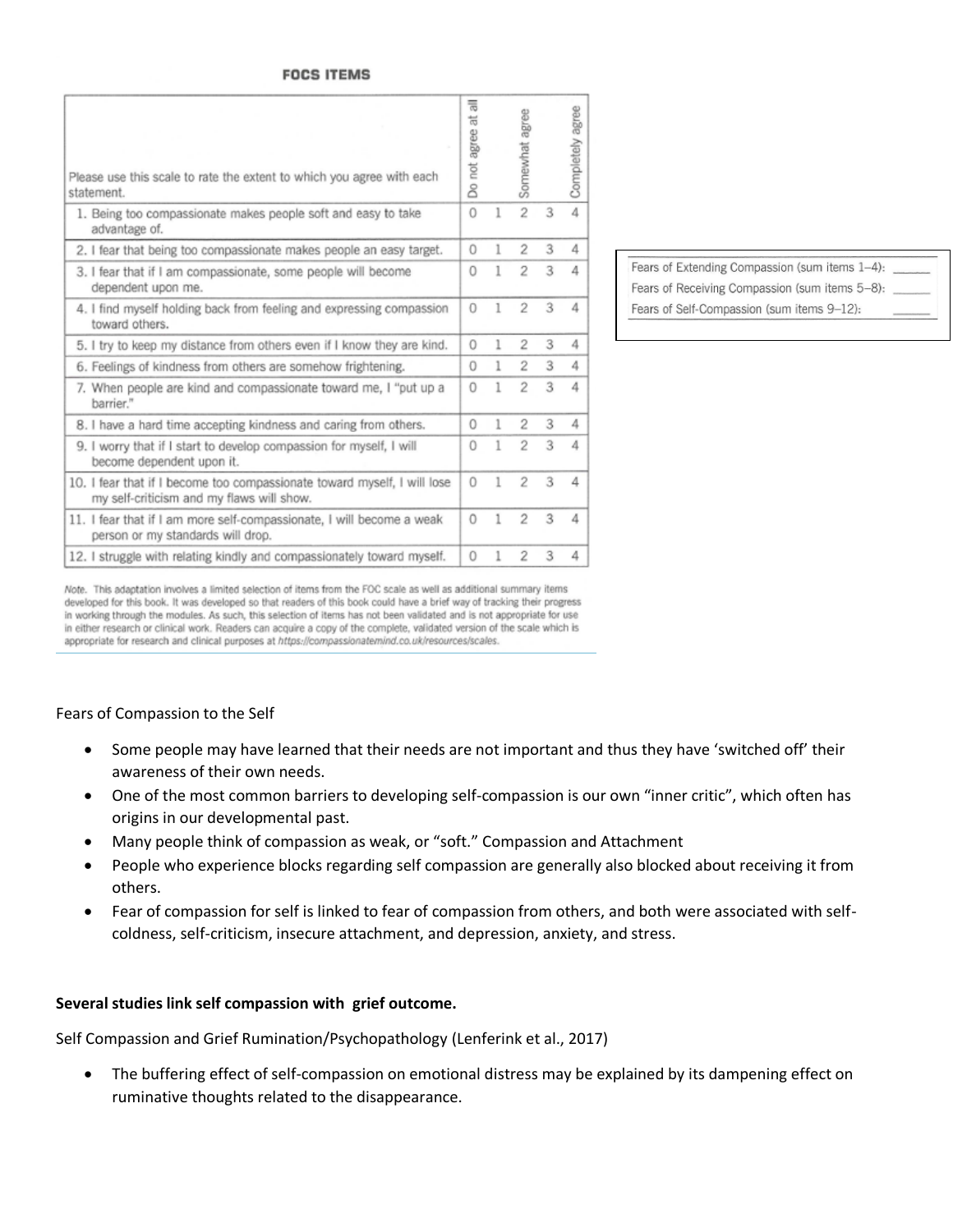Low Self Compassion and Complicated Grief (Vara & Thimm, 2019)

- Found statistically significant relationships between low self-compassion (SC) and the severity of complicated grief (CG) symptoms.
- Being critical and harsh towards oneself was related to more severe grief reactions after a loss.
- Study Conclusion: Low self compassion is a vulnerability factor for developing CG.

Multiple Studies Conclude that Self Compassion is a Buffer to Burnout (see references at the end of this sheet)

Higher self-compassion associated with

- lower burnout
- higher job satisfaction
- better sleep
- better decision-making capacity
- Higher distress tolerance
- Better emotion regulation, stress reduction, and resilience

Note: several of these studies were during the pandemic

Compassion as Sustainability (Schabram & Heng, 2021)

- Compassion is an agentic action that enables employees to replenish their own depleted resources.
- Self compassion specifically remedied exhaustion.
- Compassion to others associated with reduced cynicism and depersonalization.
- Compassion has a restorative potential with different recuperative functions. It may also have preventative value in advance of distressing situations.

# "Edge States" (Halifax, 2018)

- Situations where compassion is either blocked or not supported.
- These are the places where courage meets fear.
- These are internal and interpersonal qualities that are keys to a compassionate and courageous life, and without which we cannot serve, nor can we survive.
- Yet if these precious resources deteriorate, they can manifest as negative states that deplete and drain us of our ability to care and manifest compassion.

Altruism versus pathological altruism

- hysical and/or psychological harm as a result of ignoring one's needs and placing needs of others above oneself to the detriment of yourself. Often stems from underlying unmet need to be valued or validated.
- Completely focusing on others without acting from a place of self compassion leads to an imbalance of caring behaviors.

Empathy versus empathic distress

- When we are able to sense into the suffering of another person, empathy brings us closer to one another, can inspire us to serve, and expands our understanding of the world.
- But if we take on too much of the suffering and identify too intensely with it, we may become harmed and unable to act.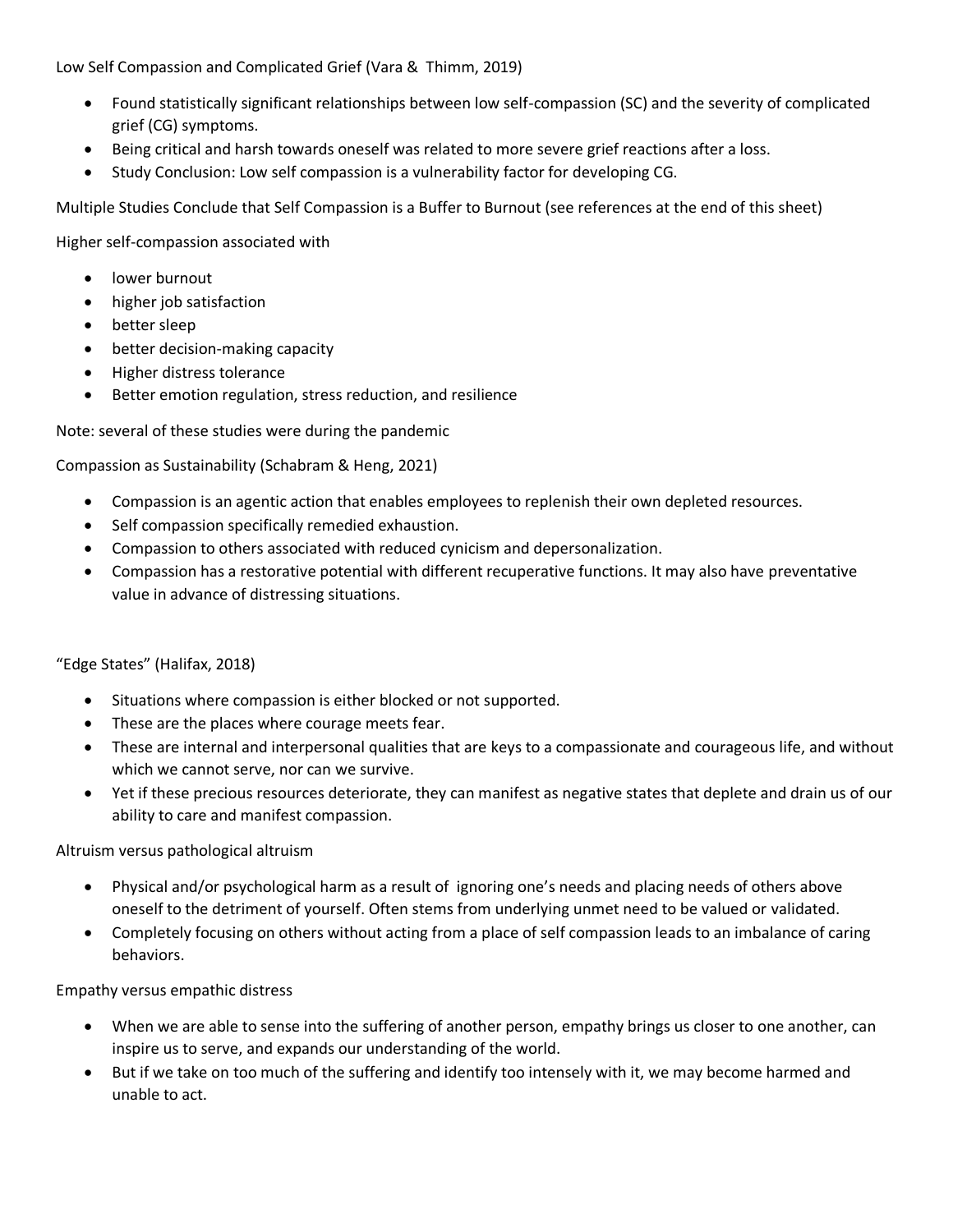Integrity versus Moral Distress

- Inability to act or being prevented from following through in a way that you know is right.
- Important to be able to distinguish between structural/organizational policies and issues and personal responsibility. All too often, the individual is blamed for situations that are out of their control.

# Structural Violence

- An extension of systemic discrimination or oppression
- Often experienced as double bind between your personal values and a mandate, an institution, or system in which you are a part.
- Many forms of social privilege and oppressive practices are enacted through formal and informal workplace policies and exist outside of the awareness of the majority.
- Structural violence often leads to horizontal hostility, where co-workers enact forms of marginalization, bullying, and gaslighting in response to the overarching culture of the workplace.

# Compassion Training

Will not…

- Miraculously change all the things about the system that have the potential to wound caregivers and clients alike.
- Make people who are difficult to work with less difficult.
- Make you "soft" or passive in situations where you need to be decisive or assertive.
- Make situations that are abusive or morally wrong be OK to tolerate.

# Will…

- Help you to be able to respond instead of reacting to stressful situations.
- Allow you the opportunity to stay focused on your intention(s) in difficult situations.
- Help you to tap into a "bigger picture" perspective more readily.
- Provide you with discernment and clarity in your decisions and actions.

| <b>Shame-Based Self</b><br><b>Attacking/Criticism</b>                                                                                                 | Compassionate<br><b>Self Correction</b>                       |
|-------------------------------------------------------------------------------------------------------------------------------------------------------|---------------------------------------------------------------|
| Punishing past errors; backward looking                                                                                                               | Desire to improve; forward looking                            |
| Focuses on deficits and fear of exposure                                                                                                              | Focuses on positives and emphasis on learning                 |
| Focuses on fear of failure and shame                                                                                                                  | Focuses on hopes for growth and success                       |
| Increases need for withdrawal and avoidance                                                                                                           | Supports engagement and connection                            |
| Difficulty trusting self; looks outward for<br>reassurance of value and worth. Others may be acceptance and realistic awareness guides<br>threatening | Ability to reflect and adjust; grounded self<br>relationships |
| Punitive, negative assumptions about one's<br>motives                                                                                                 | Open-hearted and honest selfappraisal                         |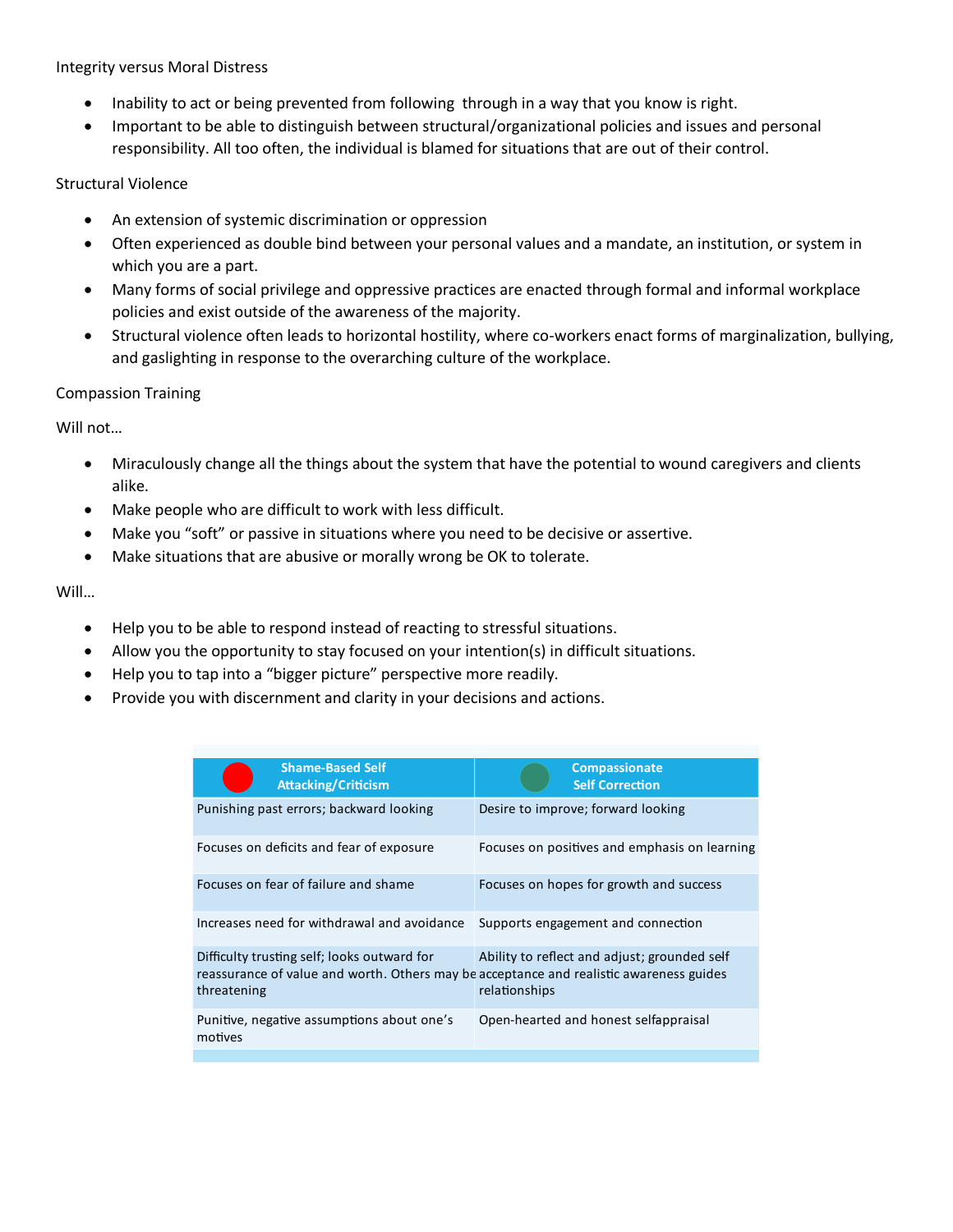## **Compass Exercise**

In this moment, at this time, what matters most to you?

If you were to stop everything for just a brief time-the chatter inside and the advice and noise from outside-what truth can you find deep inside yourself?

Take a moment to identify your deepest intention-what do you value most?

What is most important to you?



# Self-Compassion Vs. Self Care

### Both are important; self compassion needs to be the foundation for sustainability

| <b>Self Compassion</b>                                                       | <b>Self Care</b>                                         |
|------------------------------------------------------------------------------|----------------------------------------------------------|
| A practice that becomes the foundation of your<br>work                       | An action that helps to cope with stress                 |
| Perspective of the true nature of life and the<br>inevitability of suffering | Processing of feelings and concerns related to<br>events |
| Ties into our shared humanity                                                | Focuses on the individual experience                     |
| Grounded in motivation                                                       | Grounded in empathy                                      |
| Provides sustainability in situations of<br>intensity/pain                   | Provides relief from situations of intensity/pain        |

# **GRACE Model of Compassionate Response (Halifax, 2014)**

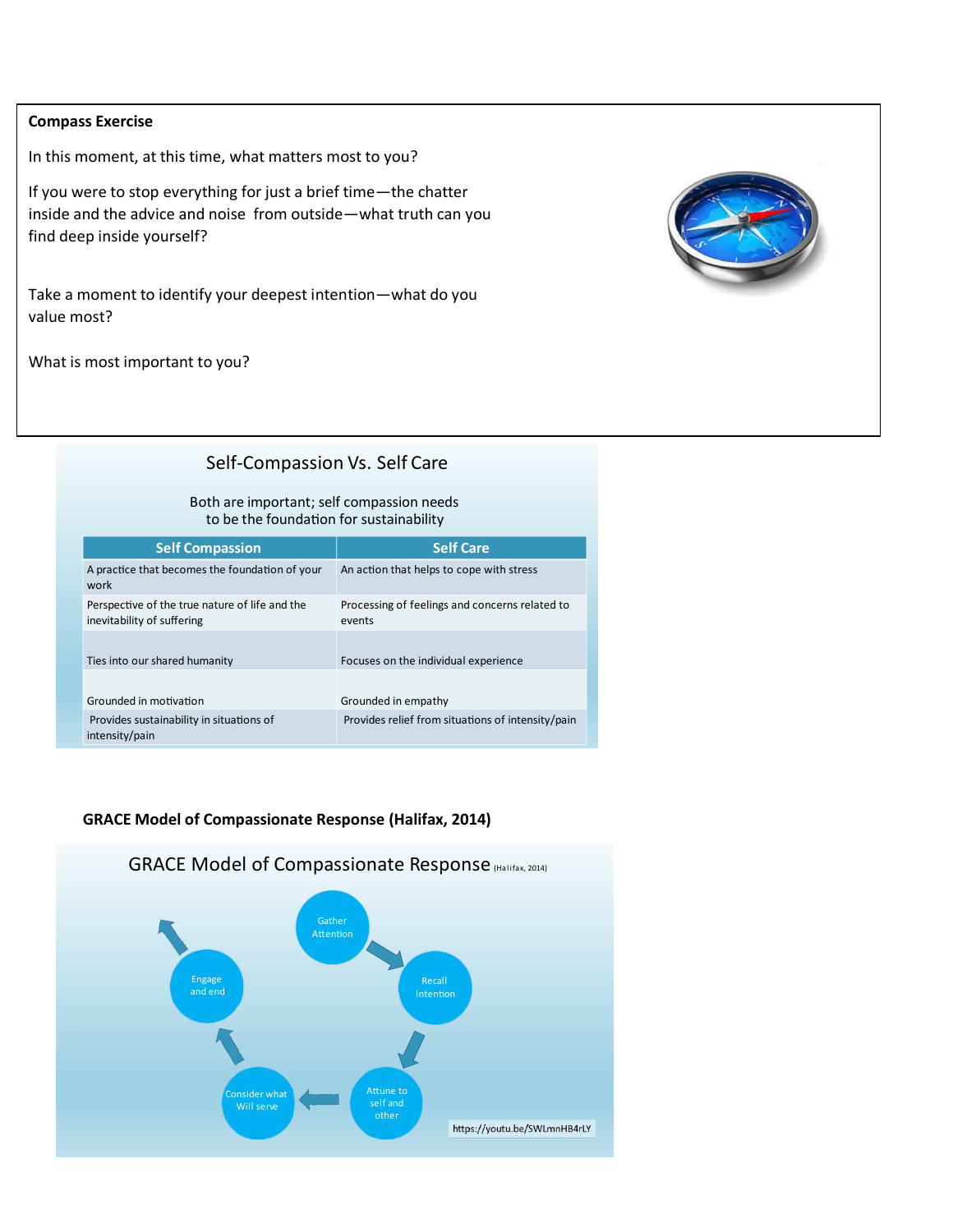Gather Your Attention

- Take a breath and focus on being in this current moment to become grounded and open to looking at the person(s) and the situation with "fresh eyes."
- You may wish to focus on your breath, the soles of your feet, or a phrase that will ground you in the present moment.
- Be aware of any distractions and consciously choose to set them aside for this time.

Recall Your Intention

- Recall the compass exercise...remember what is MOST important to you—your values, motive, and what matters the most to you.
- Affirm your purpose and deepest motivation towards yourself and others.

# Intention and Presence

- By bringing ourselves back to what matters most at any given time, we develop the ability to respond in ways that honor ourselves and others.
- Freedom from:
	- the need to fix others or their situations
	- feeling responsible for other's responses and choices
	- the need to control others and outcomes
	- the need to categorize and label.

# Attune to yourself and others

- Notice what's going on in your own mind and body, and then sense into the experience of others in the situation and what they may be experiencing without judgment.
- Think about how they might be seeing the situation and experiencing you.
- Identify any biases you may have that could have an impact upon your interaction.
- Allow yourself to notice and experience empathy or affective resonance with the individual(s) in this situation.

Consider what will serve…

- As the encounter unfolds, notice what others might be offering in this moment. What are you sensing, seeing, learning?
- Ask yourself, "What will really serve here?" (not about doing or fixing)
- Draw on your expertise, knowledge, and experience while being open to seeing things in a fresh way.
- Be careful not to jump to conclusions; allow yourself to be informed by your intuition, prior experiences, and concerns—but not rigidly so.
- Remember the broad range of compassionate responses

Engaging and Ending

- Compassionate response emerges from the sense of openness, connectedness, and discernment you have created.
- Mark the end of the interaction with the other person; release, let go, and breathe out. Explicitly note that the encounter is over so that you can move cleanly to the next patient/client or task.
- Important: Leave it when you're done. Refuse to ruminate and dwell on the situation when you finish with it.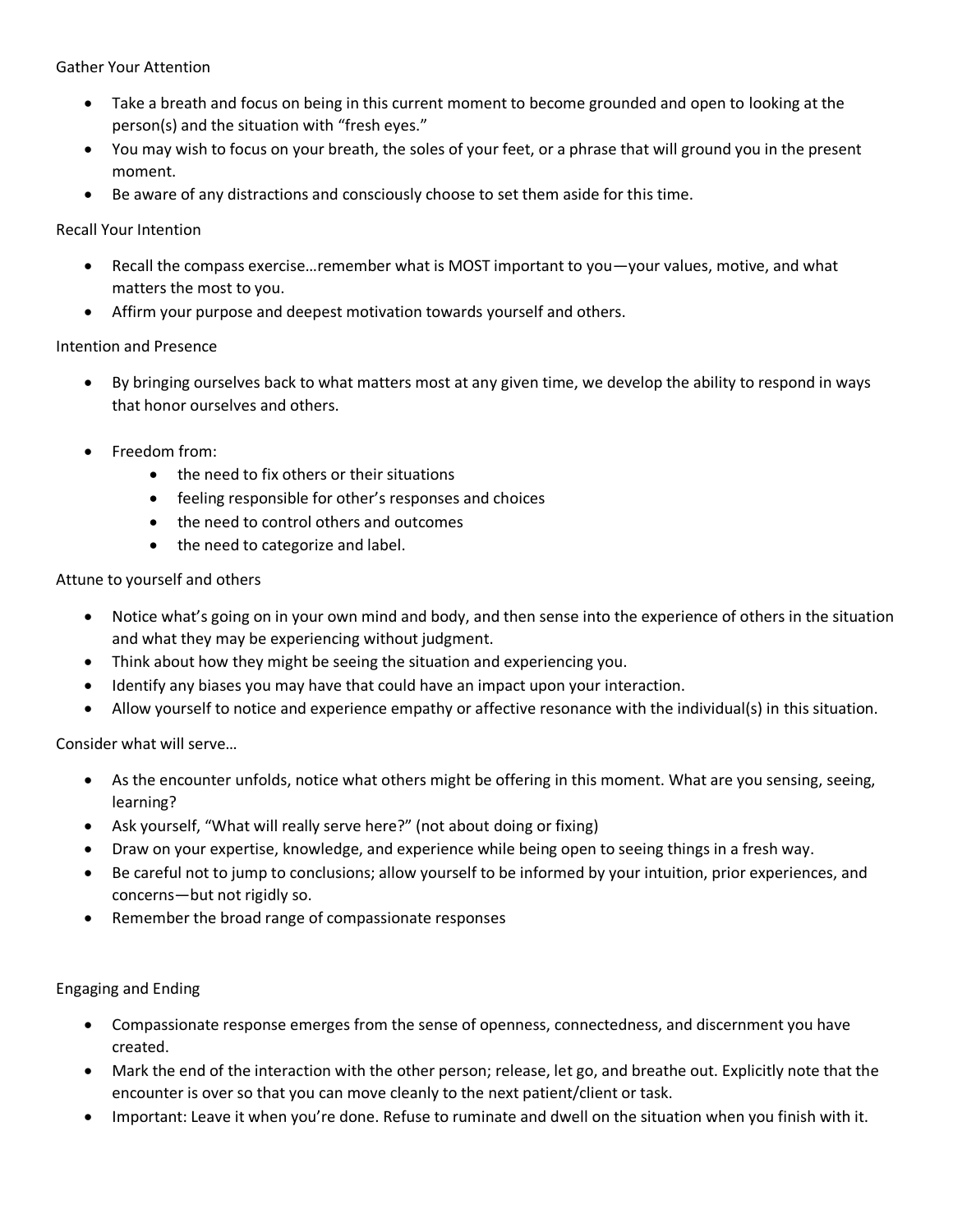- .If there are conflicts in goals and values, these must be addressed from a place of stability and discernment, always keeping in mind what is most important to you—what values you desire to guide your choices and responses.
- Important: Leave it when you're done. Refuse to ruminate and dwell on the situation when you finish with it.

Take away points…

- Don't devalue the importance of being present; it is easy to get caught up in expectations to "do" something.
- Being able to do something useful is good; however, the focus on doing shouldn't detract from the importance of learning how to sit and be fully present to what is right in front of you.
- Our full presence and compassion are true gifts to ourselves and others that can be cultivated with practice.

# **Summary for the day**

- We are continually bombarded by situations that have the potential to completely wear us down and burn us out.
- Learning compassion practices can help serve as a buffer in these situations by providing us with the bigger picture perspective and tying us into our intentions rather than our shortcomings and stress.
- Self compassion is an essential component of sustaining and creating capacity in any form of helping profession.
- Recognizing our resistance to compassion helps us to reflect and choose how to be with ourselves and others in ways that honor our humanity.
- Practicing compassion on a regular basis enhances our ability to be in the world in a way that is congruent, realistic, and sustainable.

# **Resources**

Compassionate Mind Resource Handout:<https://www.getselfhelp.co.uk/docs/GILBERT-COMPASSION-HANDOUT.pdf>

Compassionate Mind Foundation: https://www.compassionatemind.co.uk/

Kristen Neff-Self Compassion website:<https://self-compassion.org/>

Compassionate Mind Training information: <https://balancedminds.com/>

Mindful Compassion Resources:<https://mindfulcompassion.com/meditations/>

CCARE Program at Stanford University:<http://ccare.stanford.edu/>

The Schwartz Center for Compassionate Health Care[: https://www.theschwartzcenter.org/programs/schwartz-rounds/](https://www.theschwartzcenter.org/programs/schwartz-rounds/)

Upaya Zen Center Being with Dying Program[: https://www.upaya.org/program/being-with-dying-2022-online-clinician](https://www.upaya.org/program/being-with-dying-2022-online-clinician-training-program/?id=2403)[training-program/?id=2403](https://www.upaya.org/program/being-with-dying-2022-online-clinician-training-program/?id=2403)

Upaya Zen Center GRACE training:<https://www.upaya.org/social-action/grace/>

Roshi Joan Halifax Standing at the Edge Google Talk: [https://youtu.be/Ky1Xp\\_eJ4jc](https://youtu.be/Ky1Xp_eJ4jc)

Free downloadable book: Compassion: Bridging Research and Science (Singer & Bolz, Eds.[\) http://www.compassion](http://www.compassion-training.org/en/online/files/assets/basic-html/index.html#1)[training.org/en/online/files/assets/basic-html/index.html#1](http://www.compassion-training.org/en/online/files/assets/basic-html/index.html#1)

Tree of Contemplative Practices:<https://www.contemplativemind.org/practices/tree>

Nowinski: The New Grief:<https://www.psychotherapynetworker.org/magazine/article/352/the-new-grief>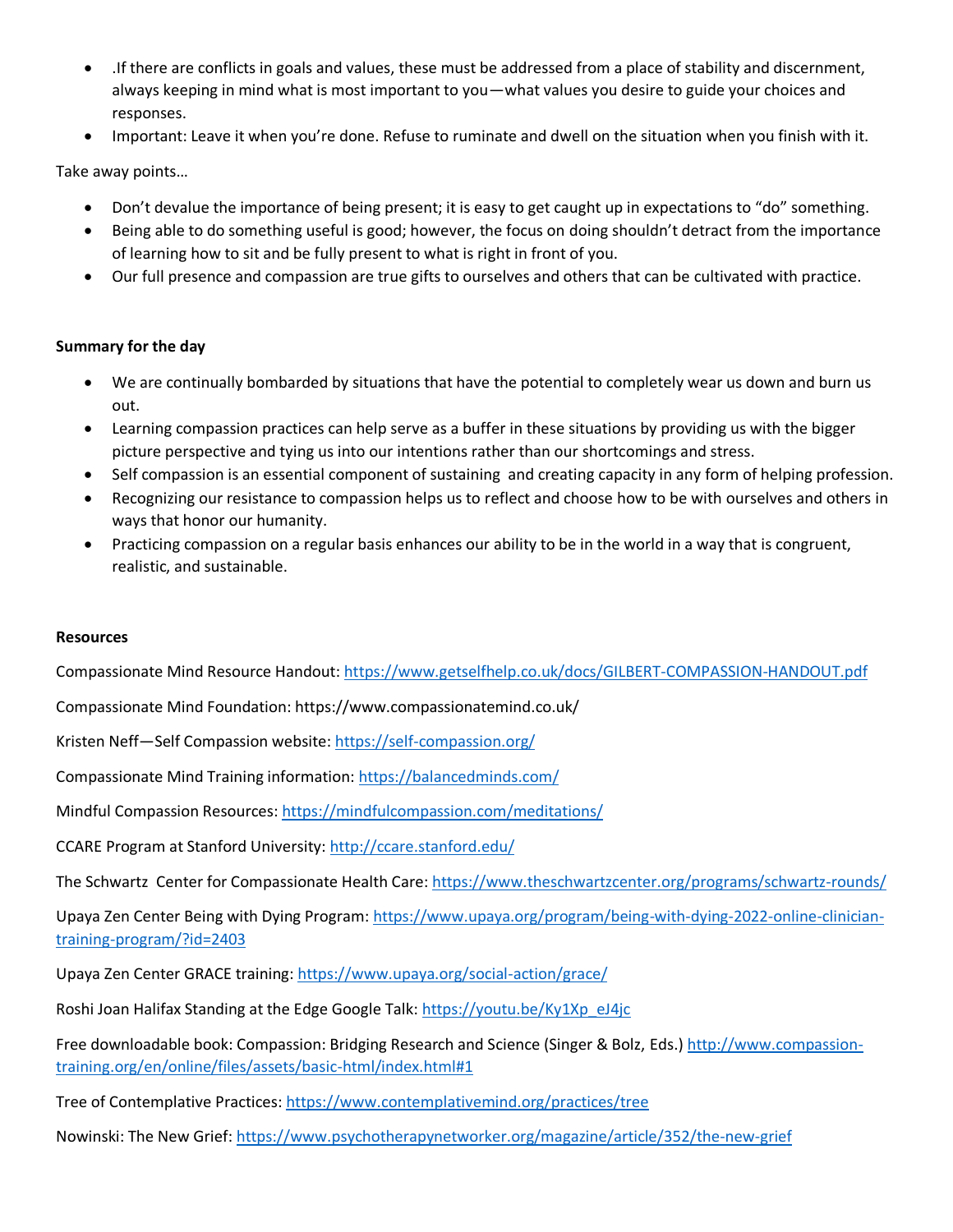### **References**

- Bluth, K., & Neff, K. D. (2018). New frontiers in understanding the benefits of self-compassion. *Self and Identity, 17*(6), 605-608.
- Di Bello, M., Carnevali, L., Petrocchi, N., Thayer, J. F., Gilbert, P., & Ottaviani, C. (2020). The compassionate vagus: A meta-analysis on the connection between compassion and heart rate variability. *Neuroscience & Biobehavioral Reviews*, 116, 21-30.
- Eisenberger, N. I. (2015). Social pain and the brain: Controversies, questions, and where to go from here. *Annual Review of Psychology, 66*, 601-629.
- Franco, P. L., & Christie, L. M. (2021). Effectiveness of a one day self-compassion training for pediatric nurses' resilience. *Journal of Pediatric Nursing, 61*, 109-114.

Geller, S., & Greenberg, L. (2012). *Therapeutic presence: A mindful approach to effective therapy*. APA.

Germer, C., & Neff, K. (2019). *Teaching the mindful self-compassion program: A guide for professionals*. Guilford.

Gilbert, P. (2009). *The compassionate mind*. Constable.

Gilbert, P. (2014). The origins and nature of compassion focused therapy. *British Journal of Clinical Psychology, 53*(1):6-41.

Gilbert, P. (2019). Explorations into the nature and function of compassion. *Current Opinion in Psychology, 28*, 108-114.

- Halifax, J. (2014). G.R.A.C.E. for nurses: Cultivating compassion in nurse/patient interactions. *Journal of Nursing Education and Practice, 4*(1), 121-128.
- Halifax, J. (2018). *Standing at the edge: Finding freedom where fear and courage meet*. Flatiron.
- Harris, D.L. (2019). Compassion and resilience. In N. Thompson & G. Cox (Eds.), *Promoting resilience: Responding to adversity, vulnerability, and loss* (pp. 209-215). Routledge.
- Harris, D.L. (2021). *Non-death loss and grief: Context and Clinical Implications*. Routledge.
- Harris, D.L. (2021). Compassion-focused grief therapy. *British Journal of Guidance & Counselling, 49*(6), 780-790.
- Harris, D.L., & Winokuer, H.R. (2021). *Principles and practice of grief counseling* (3rd Ed.). Springer.
- Hashem, Z., & Zeinoun, P. (2020). Self-compassion explains less burnout among healthcare professionals. *Mindfulness, 11*(11), 2542-2551.
- Hofmeyer, A., Kennedy, K., & Taylor, R. (2020). Contesting the term 'compassion fatigue': Integrating findings from social neuroscience and self-care research. *Collegian, 27*(2), 232-237.
- Kim, J. J., Parker, S. L., Doty, J. R., Cunnington, R., Gilbert, P., & Kirby, J. N. (2020). Neurophysiological and behavioural markers of compassion. *Scientific Reports, 10*(1), 1-9.